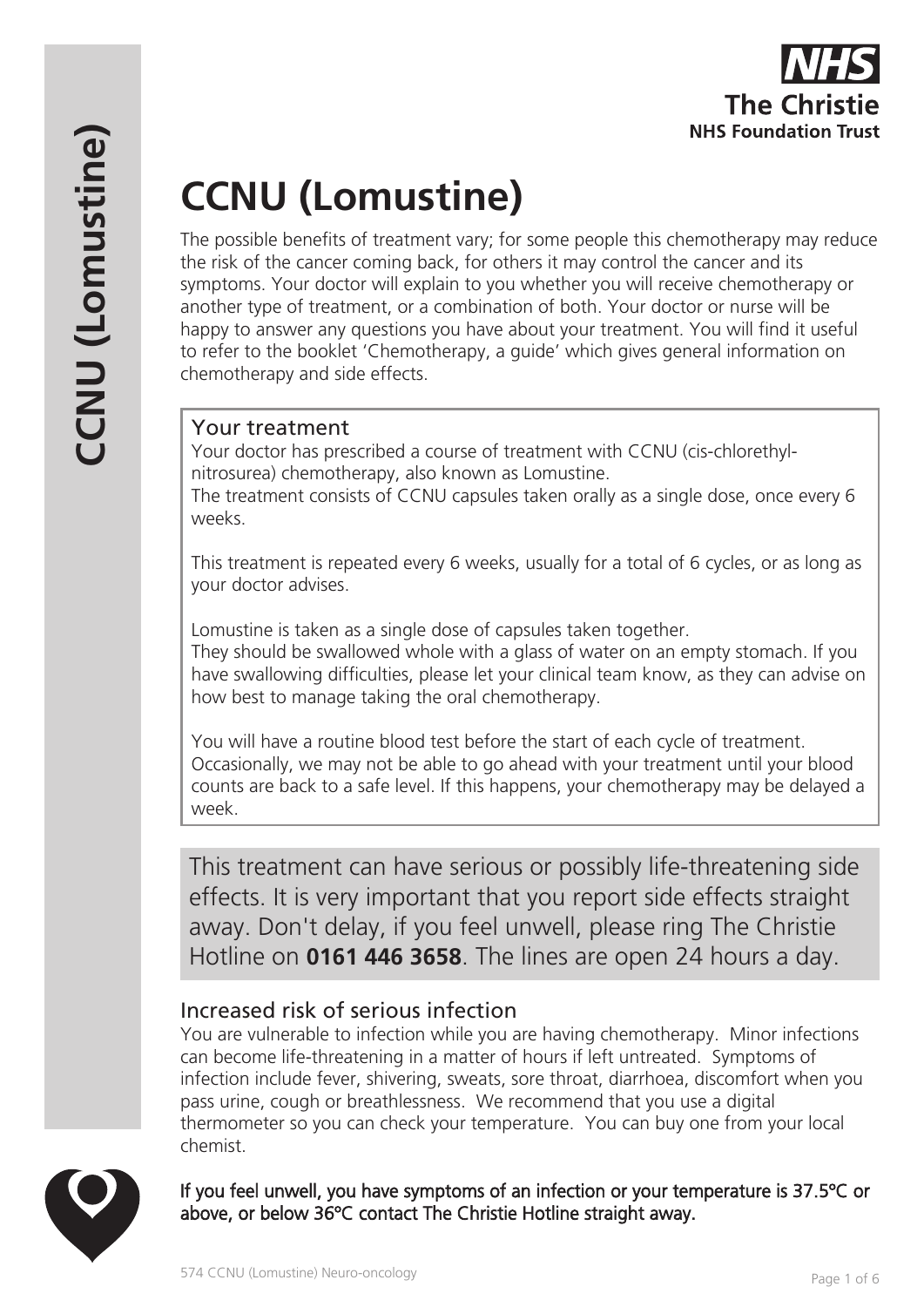# Instructions for taking Lomustine:

- Lomustine should be swallowed whole, with a glass of water. They can be taken any time of the day, in the evening if preferred.
- Your total daily Lomustine dose may be made up of several Lomustine capsules of different strengths. If you are unsure about how to take your capsules, please ask a member of your clinical team.
- The capsules should never be opened or crushed. If they become damaged, avoid getting the powder on your skin or in your eyes. If you accidentally get some on your skin or in your eyes you should wash immediately.
- Take your anti-sickness medication (Ondansetron) 30 minutes to 1 hour before taking the Lomustine capsules.
- If you vomit after you take the Lomustine capsules, contact The Christie Hotline for advice.
- Continue taking Ondansetron regularly every 12 hours for 2 days.
- You will also be provided with an alternate anti-sickness medicine (Metoclopramide), which may be used after your Ondansetron is finished or used in combination with ondansetron if required.
- If you continue to feel sick or vomit, please contact The Christie Hotline or your GP as you may need a review of you anti-sickness tablets.
- Your doctor may have prescribed other medications such as steroids (dexamethasone), anti-epileptics, stomach-protecting drugs or painkillers – these should be taken as prescribed in the usual way. It is usually fine to continue to take any other medications you have been prescribed that are not related to your brain tumour, such as blood pressure tablets. Please check these with your doctor.
- If you are ever unsure about when you should take your Lomustine, please check with your clinical team or The Christie Hotline.

#### Flu vaccinations

#### Is it alright for me to have a flu jab during the time I'm having chemotherapy?

It's safe to have a flu jab, but depending on the sort of chemotherapy you have had, it may not give quite as much protection against infection as usual. Some patients may need two vaccinations. However, if you're thinking of having any other vaccinations, do check with your Christie doctor first, because some vaccines should be avoided.

## Possible side effects

This treatment can cause many different side effects. Some are more likely to occur than others. Everyone is different and not everyone gets all the side effects. Most side effects are usually temporary, but in some rare cases they can be life-threatening. It is important to tell your hospital doctor or nurse about any side effects so they can be monitored and, where possible, treated.

# Common side effects (more than 1 in 10)

# • Bruising or bleeding (Warning!)

This treatment can reduce the production of platelets which help the blood clot. Let your doctor know if you have any unexplained bruising or bleeding, such as nosebleeds, blood spots or rashes on the skin, and bleeding gums. You may need a platelet transfusion.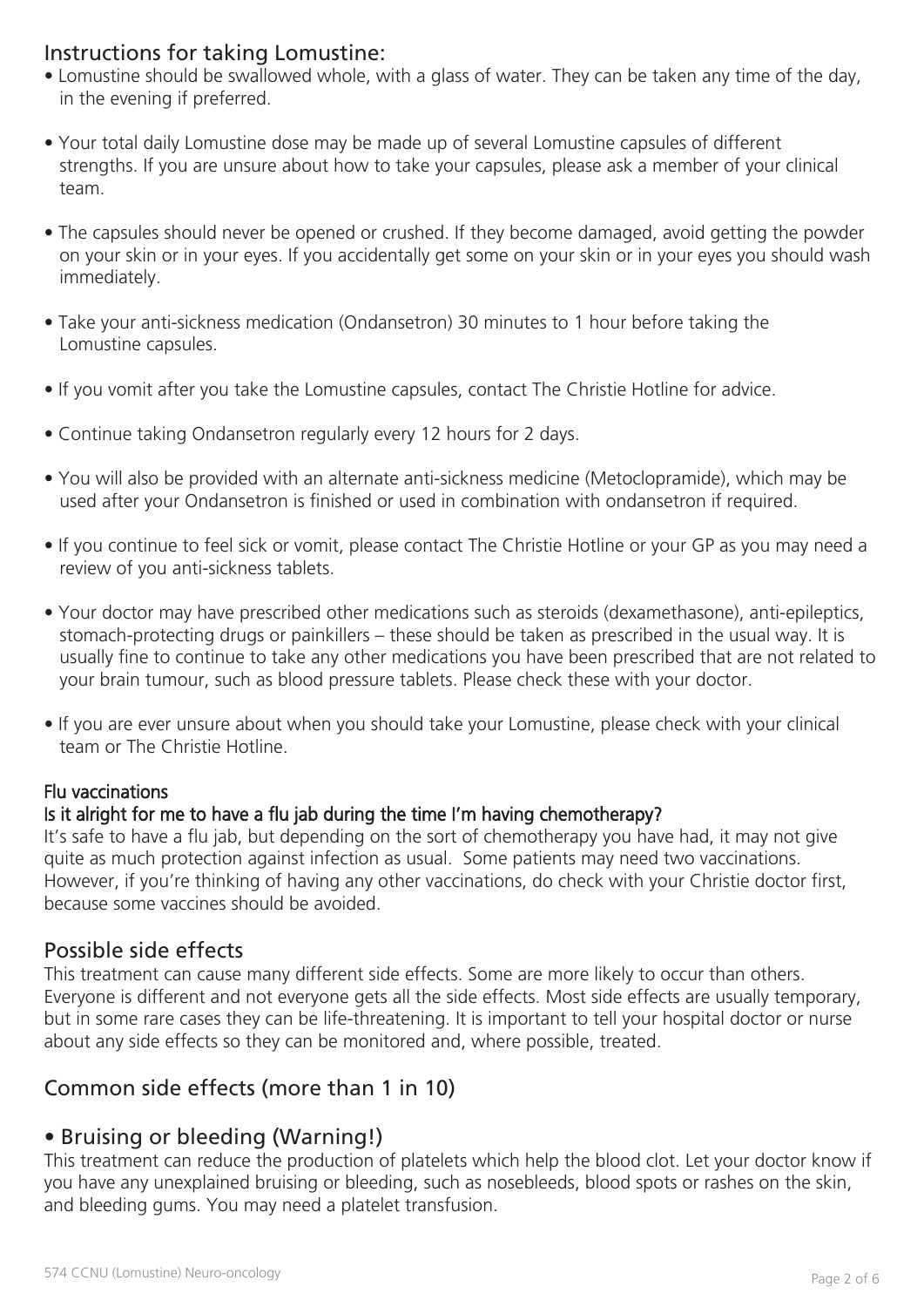# • Nausea and vomiting (sickness)

The severity of this varies from person to person, and tends to be worst for the few days after your chemotherapy. Take your anti-sickness medication (Ondansetron) 30 - 60 minutes prior to taking your chemotherapy capsules. Continue taking the anti-sickness medication regularly every 12 hours for 2 days. You will also be provided with additional sickness medication (Metoclopromide) should you require this. If you continue to feel or be sick, contact your GP or this hospital, because your anti-sickness medication may need to be changed or increased.

## • Lethargy

Lomustine chemotherapy may make you feel tired and lacking in energy. It can be frustrating when you feel unable to cope with routine tasks. If you do feel tired, take rest and get help with household chores. If necessary, take time off work. Gentle exercise such as walking can be beneficial.

## • Constipation

Try to drink plenty of fluids and eat foods high in fibre. You can also try simple laxatives which you can buy from a pharmacy, but make sure you tell your Christie doctor about this. Your Christie doctor or GP can provide stronger laxatives if necessary.

## • Anaemia (Low number of red blood cells)

While having this treatment you may become anaemic. This may make you feel tired and breathless. Let your doctor or nurse know if these symptoms are a problem. You may need a blood transfusion.

## • Headache

Let your doctor know if you get headaches while you are on treatment.

#### • Hair loss

Some hair loss may occur during treatment, including body and facial hair. It is advisable to avoid perms, colours, use of hot brushes and vigorous frequent washing that could increase hair loss. Please remember that this is a temporary side effect and your hair will grow back when your treatment is completed. Very rarely, hair loss may be permanent.

The cancer information centre offers a coping with hair loss service to all patients where support, information and advice will be given. Drop in, contact 0161 446 8100 or email informationcentre@christie.nhs.uk. Information about the wig service can also be found here and vouchers for wigs can also be obtained for eligible patients. The wig room provides a drop in service, please see The Christie leaflet 'The wig fitting service' for further information.

The Maggie's Centre runs a Talking Heads hair loss support workshop for anyone who is anticipating or experiencing hair loss (both men and women). These sessions cover the practicalities of hair loss as well as offering support with its emotional impact. Contact Maggie's on 0161 641 4848 or email manchester@maggiescentres.org.

# Uncommon side effects (less than 1 in 10)

## • Diarrhoea

If this becomes a problem during or after your treatment. anti-diarrhoea tablets can be prescribed by your doctor. Ask the staff for a copy of 'Eating - help yourself' which has some useful ideas about diet when you are having treatment.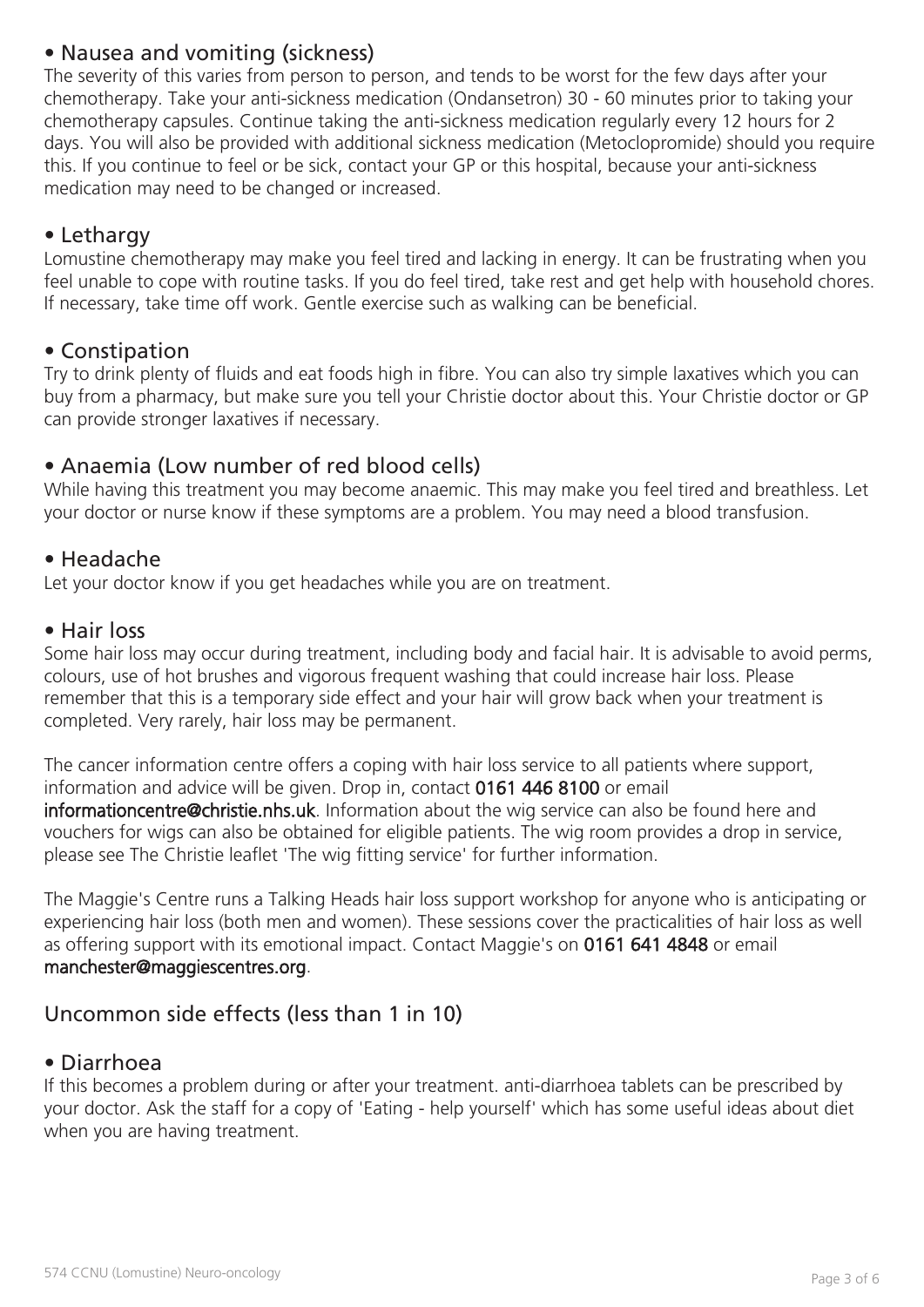# Rare side effects (less than 1 in 10)

## • Effects on vision

Very rarely, Lomustine may affect your eyesight. Contact your Christie doctor if you experience any changes in your vision.

## • Changes to the lungs (Warning!)

There have been rare reports of changes to lung tissue (interstitial pneumonia or lung fibrosis). If you develop unexplained breathlessness of coughing, seek medical attention, or contact The Christie Hotline on 0161 446 3658.

### • Liver problems

This treatment can occasionally cause abnormal liver blood tests and jaundice. This is rarely very severe, but your liver function will be monitored every time you come to the clinic for your treatment. Occasionally, we may need to delay or suspend your chemotherapy until your liver blood tests have improved. If this happens, your clinical team will discuss it with you.

#### • Kidney function

Lomustine rarely affects your kidney function. Your kidney function will be monitored regularly while you are having treatment. It is important to drink plenty of fluids (at least 8 cups) the day before and for a few days after chemotherapy.

## Serious and potentially life threatening side effects

In a small proportion of patients chemotherapy can result in very severe side effects which may rarely result in death. The team caring for you will discuss the risk of these side effects with you.

# Sex, contraception and fertility

Protecting your partner and contraception: We recommend that you or your partner use a condom during sexual intercourse while you are having the course of chemotherapy. Chemotherapy is dangerous to unborn babies and this will also protect you and your partner from any chemotherapy drugs that may be present in semen and in the vagina. If you suspect that you may be pregnant please tell your doctor immediately.

Fertility: This chemotherapy may affect your ability to have children. Your doctor or nurse should have discussed this with you. If not, please ask them before you start treatment.

## Late side effects

Some side effects may become evident only after a number of years. In reaching any decision with you about treatment, the potential benefit you receive from treatment will be weighed against the risks of serious long term side effects to the heart, lungs, kidneys and bone marrow. With some drugs there is also a small but definite risk of developing another cancer. If any of these problems specifically applies to you, the doctor will discuss these with you and note this on your consent form.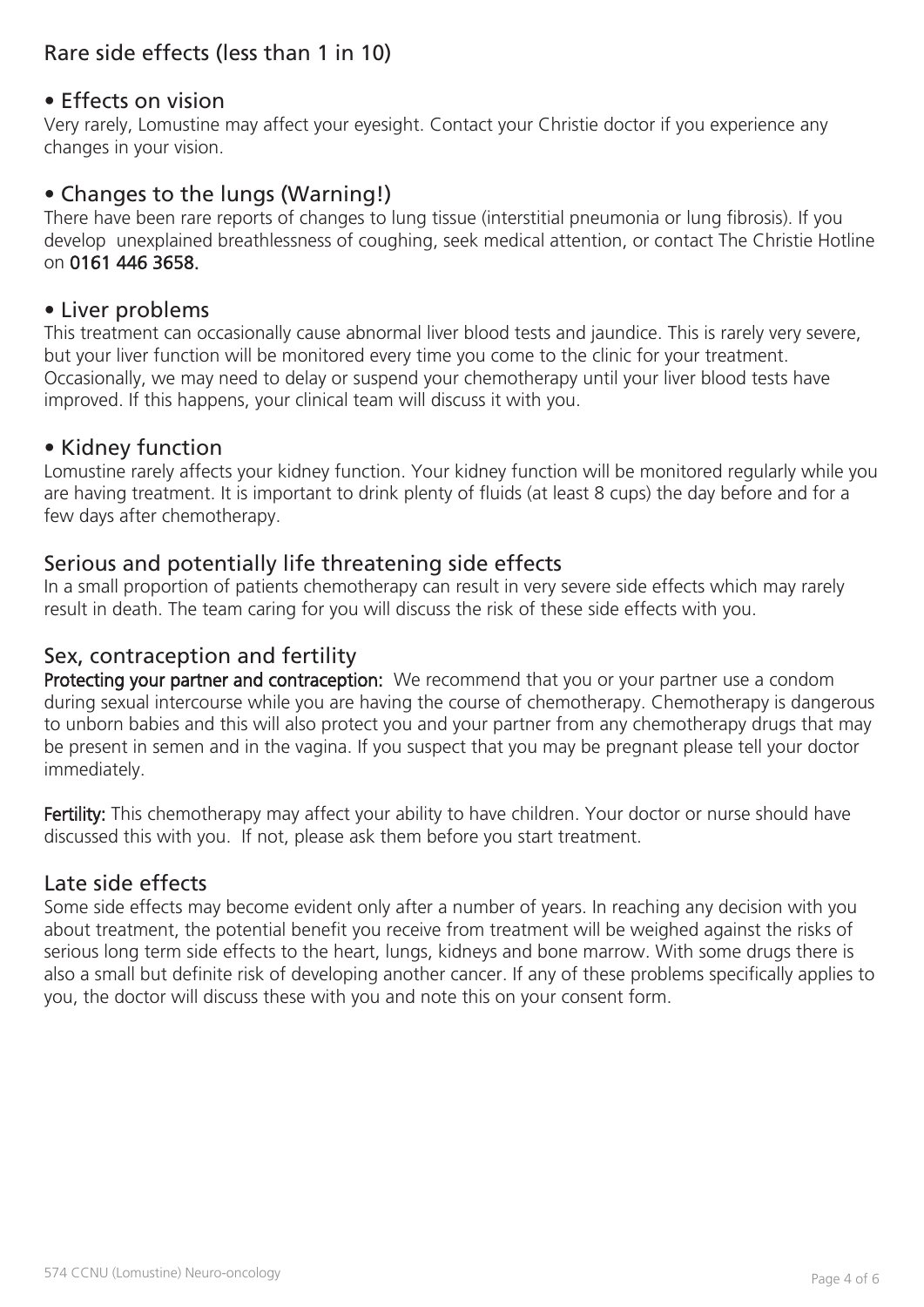# **Contacts**

If you have any general questions or concerns about your treatment, please ring the area where you are having treatment:

Neuro-oncology clinical nurse specialist - 0161 446 8441

Your consultant's secretary: Dr McBain - 0161 918 7008 Dr Borst /Dr Milanovic - 0161 446 3362 Dr Colaco/Dr Whitfield/Dr Kennedy - 0161 918 7197

For urgent advice ring The Christie Hotline on 0161 446 3658 (24 hours)

Your consultant is: .....................................................................

Your hospital number is: ...........................................................

Your key worker is: ....................................................................